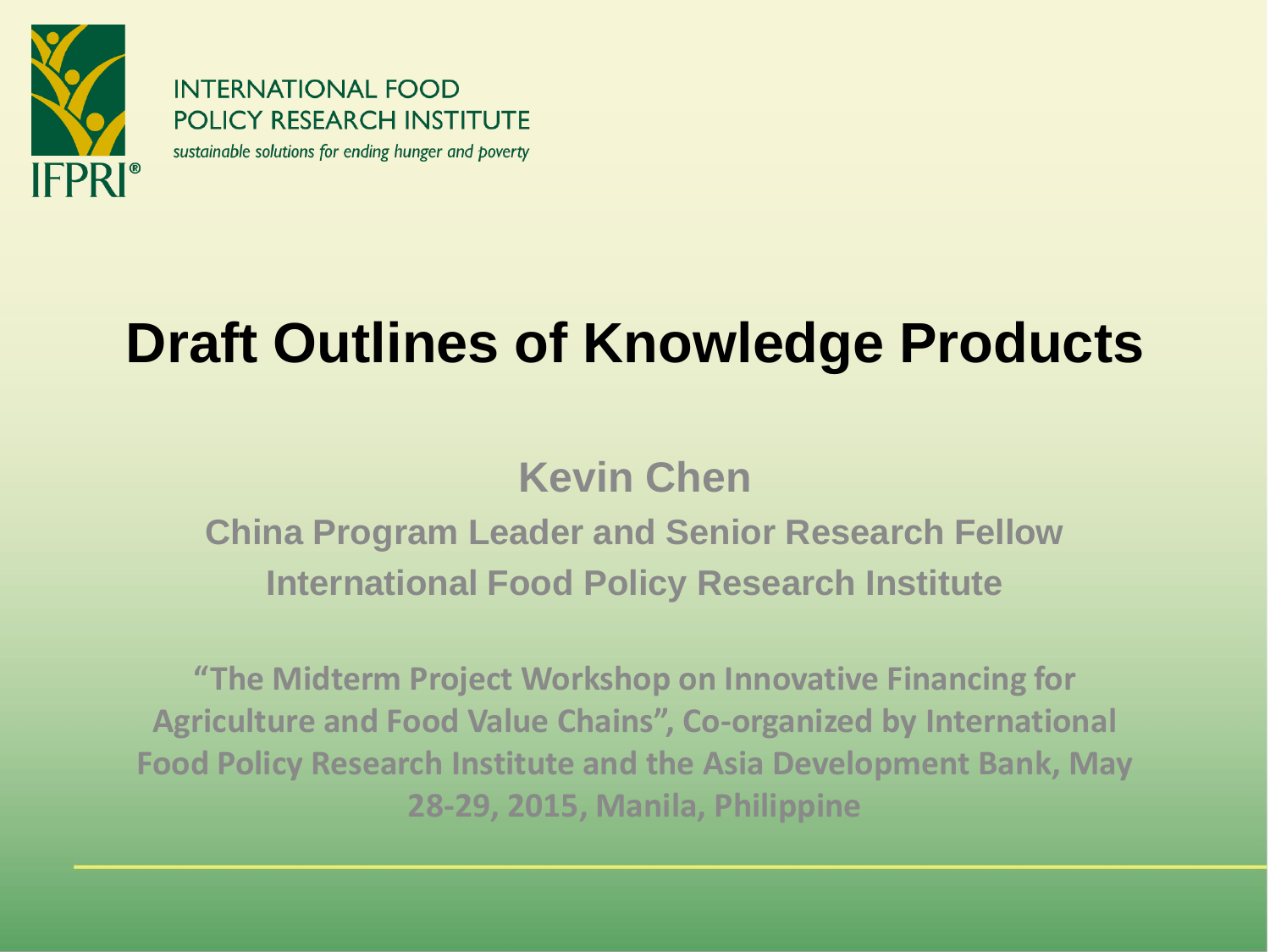## **The Book**

**Title: Innovative Financing of Agri-food Value Chains in Asia: Lessons Developing for Inclusive Financing Arrangements**

- **Chapter 1** Introduction led by Chen and Cheng
- **Chapter 2** Agri-food Value Chain Financing: Mechanism and Instruments – led by Miller
- **Chapter 3** Innovative Financing of Agri-food Value Chains in China and India: Learning Lessons for Inclusive Financing Arrangements – led by Chen and Cheng
- **Chapter 4** Tied Output-Credit Markets Have Come United: The Fall of Traditional Agri-food Value Chain Finance in Asia – led by Reardon and Chen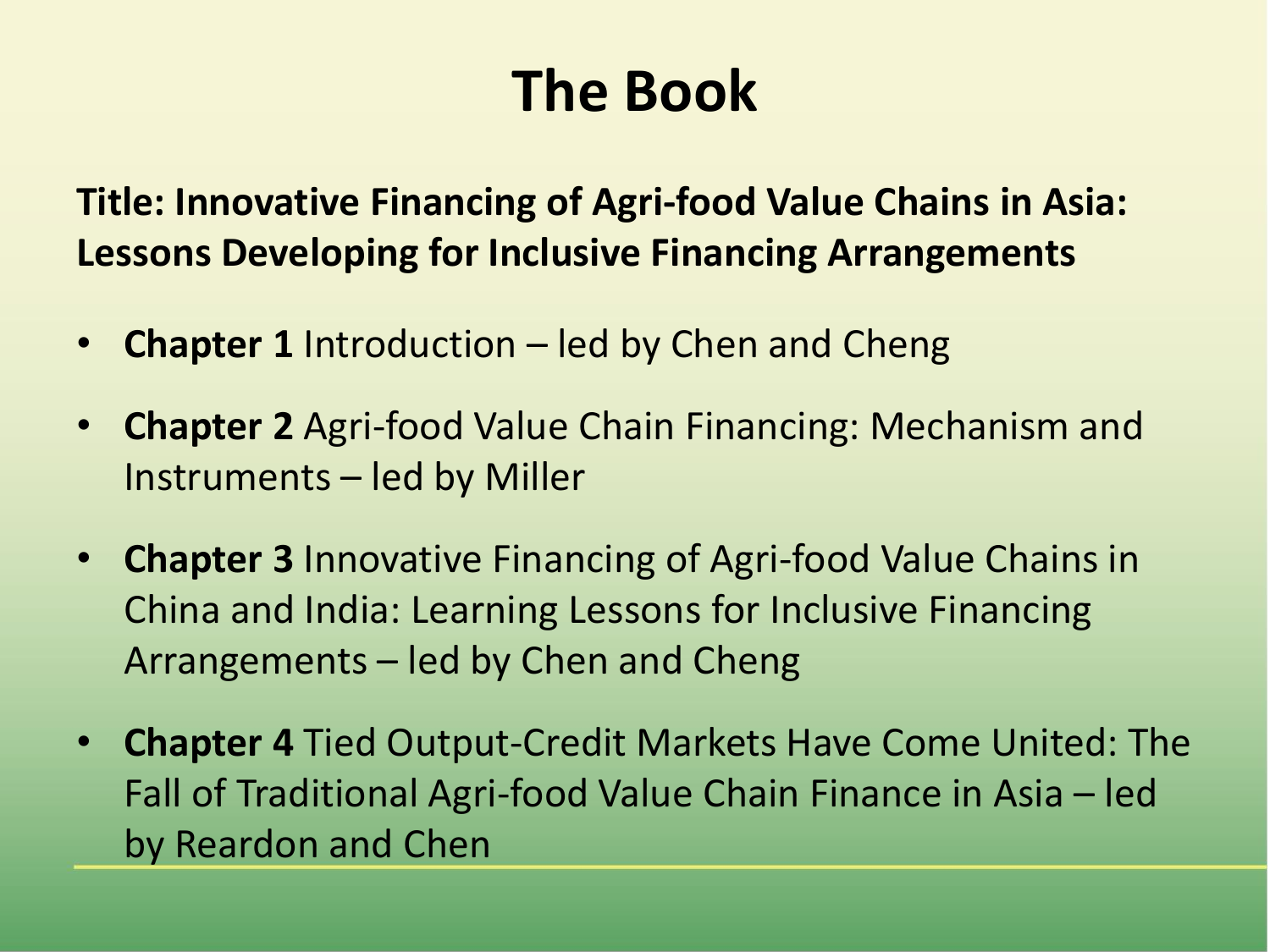# **The Book (Continued)**

- **Chapter 5** Potato and Dairy value Chain Financing in Bangladesh, China, and India: the Survey Findings – led by Cheng, Chen and the country team leaders
- **Chapter 6** Cases of Innovative Agri-food Value Chain Financing in Asia: Synthesis – led by Miller and the country team leaders
- **Chapter 7** Addressing Commercial Gaps for Financing Agrifood Value Chains in Asia – led by Lucock
- **Chapter 8** Summary and Policy Recommendations for Financing Agri-food Value Chains – led by Chen, Cheng, Miller, and the country leaders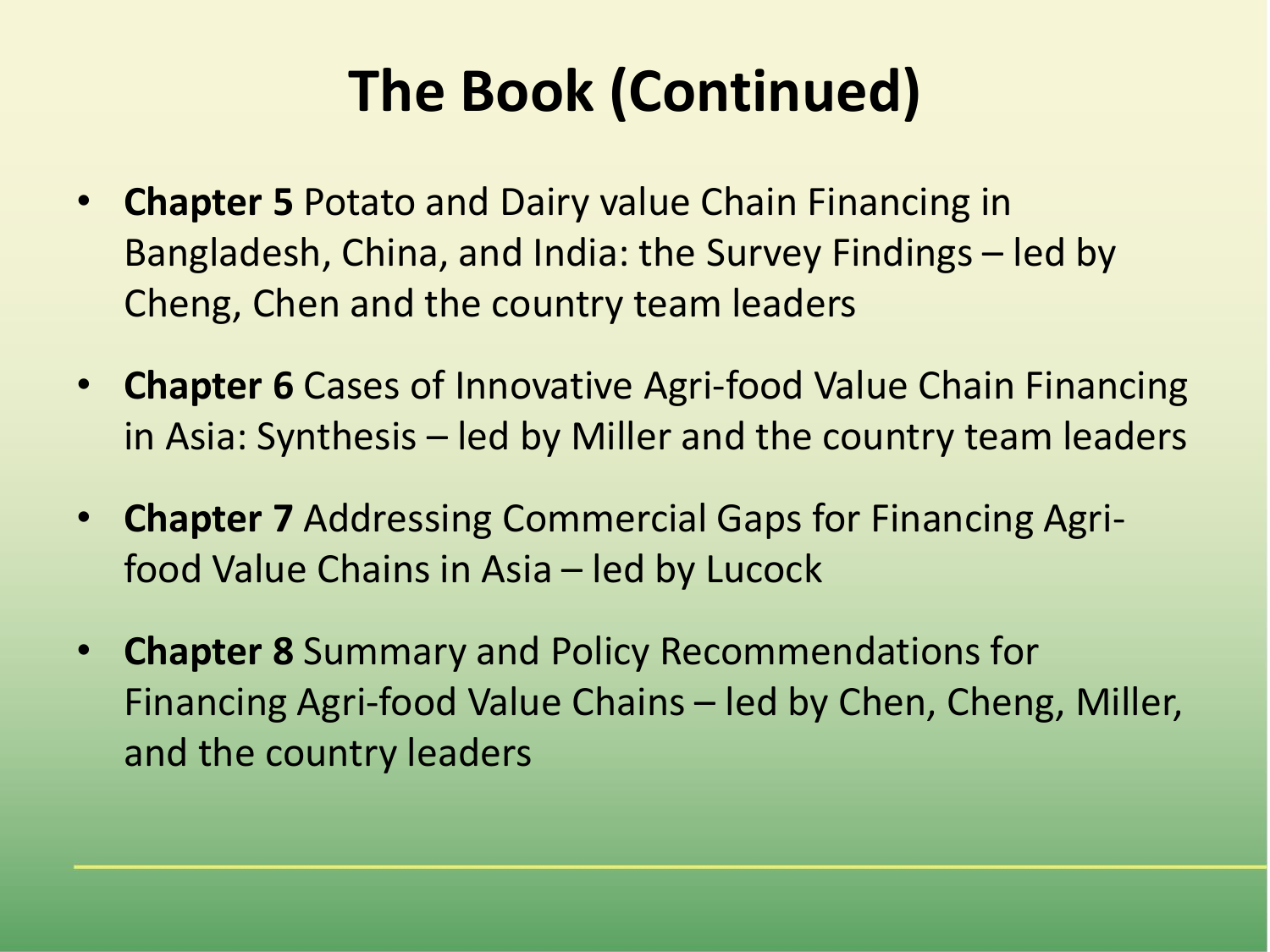## **Policy Brief – Bangladesh**

- **Importance of Potato Sector**
	- **Potato VC Development as a New Strategy?**
- **Key Challenge**

– **Lack of Financing for Potato VC Development?**

- **Current Policies for Improving Financial Services in Potato VC**
- **Major Gaps Identified for Potato Value Chain Financing**
- **Policy and Investment Recommendations to Improve Potato VC Financing**
- **Maybe China and India using fund from Cambodia studies?**